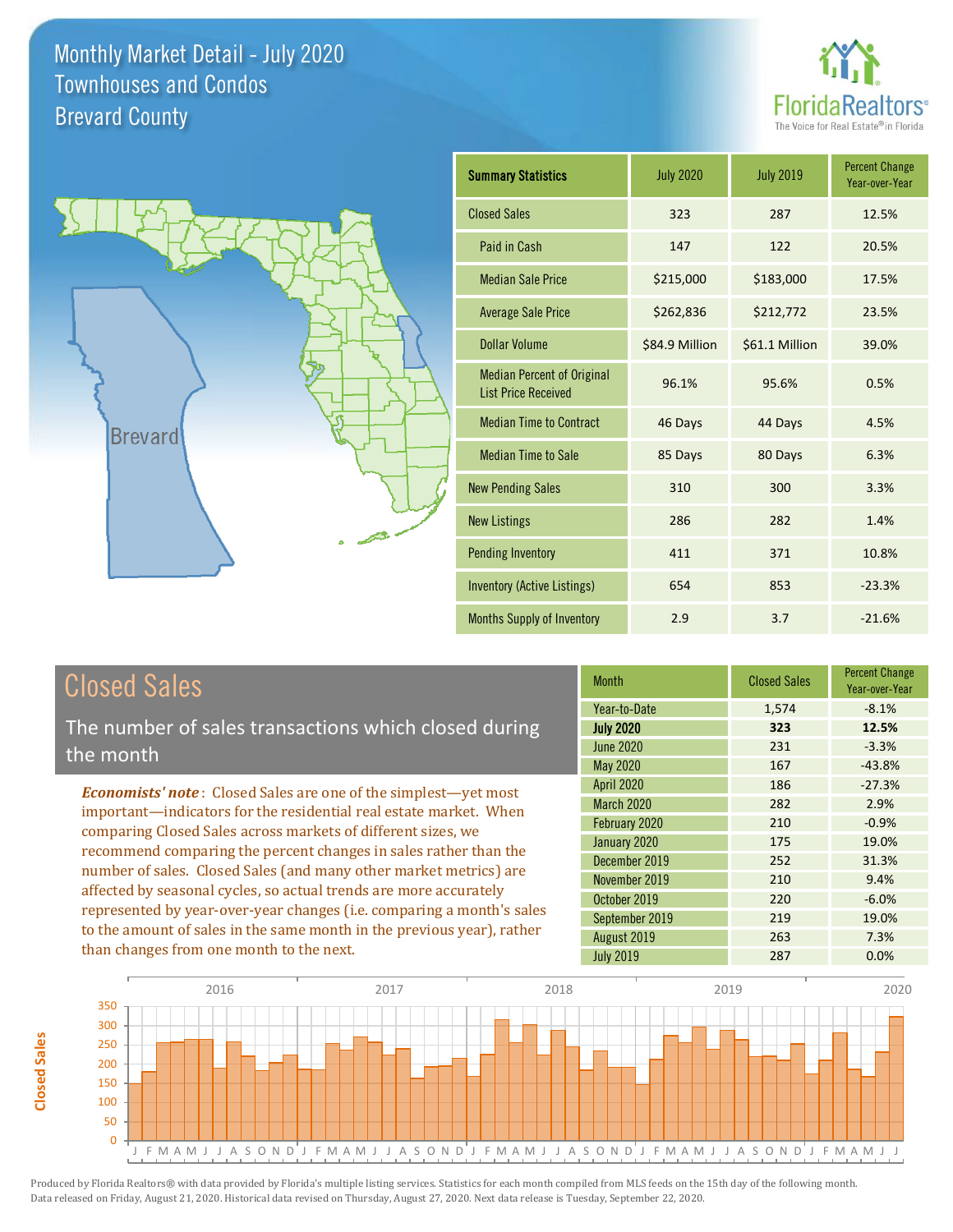

104 -14.0%

76 -19.1%

| Cash Sales                                                                      | <b>Month</b>      | <b>Cash Sales</b> | <b>Percent Change</b><br>Year-over-Year |
|---------------------------------------------------------------------------------|-------------------|-------------------|-----------------------------------------|
|                                                                                 | Year-to-Date      | 716               | $-10.8%$                                |
| The number of Closed Sales during the month in which                            | <b>July 2020</b>  | 147               | 20.5%                                   |
| buyers exclusively paid in cash                                                 | June 2020         | 115               | 15.0%                                   |
|                                                                                 | May 2020          | 74                | $-46.0%$                                |
|                                                                                 | <b>April 2020</b> | 68                | $-41.4%$                                |
|                                                                                 | <b>March 2020</b> | 135               | $-2.2%$                                 |
| <b>Economists' note</b> : Cash Sales can be a useful indicator of the extent to | February 2020     | 89                | $-17.6%$                                |
| which investors are participating in the market. Why? Investors are             | January 2020      | 88                | 7.3%                                    |
| far more likely to have the funds to purchase a home available up front,        | December 2019     | 89                | 1.1%                                    |
| whereas the typical homebuyer requires a mortgage or some other                 | November 2019     | 81                | $-15.6%$                                |



September 2019

October 2019

### Cash Sales as a Percentage of Closed Sales

form of financing. There are, of course, many possible exceptions, so

this statistic should be interpreted with care.

The percentage of Closed Sales during the month which were Cash Sales

*Economists' note* : This statistic is simply another way of viewing Cash Sales. The remaining percentages of Closed Sales (i.e. those not paid fully in cash) each month involved some sort of financing, such as mortgages, owner/seller financing, assumed loans, etc.

| <b>Month</b>      | <b>Percent of Closed</b><br>Sales Paid in Cash | <b>Percent Change</b><br>Year-over-Year |
|-------------------|------------------------------------------------|-----------------------------------------|
| Year-to-Date      | 45.5%                                          | $-3.0%$                                 |
| <b>July 2020</b>  | 45.5%                                          | 7.1%                                    |
| <b>June 2020</b>  | 49.8%                                          | 19.1%                                   |
| May 2020          | 44.3%                                          | $-3.9%$                                 |
| <b>April 2020</b> | 36.6%                                          | $-19.2%$                                |
| <b>March 2020</b> | 47.9%                                          | $-5.0%$                                 |
| February 2020     | 42.4%                                          | $-16.7%$                                |
| January 2020      | 50.3%                                          | $-9.9%$                                 |
| December 2019     | 35.3%                                          | $-22.9%$                                |
| November 2019     | 38.6%                                          | $-22.8%$                                |
| October 2019      | 47.3%                                          | $-8.5%$                                 |
| September 2019    | 34.7%                                          | $-32.1%$                                |
| August 2019       | 46.4%                                          | $-5.3%$                                 |
| <b>July 2019</b>  | 42.5%                                          | $-4.7%$                                 |

August 2019 122 1.7%

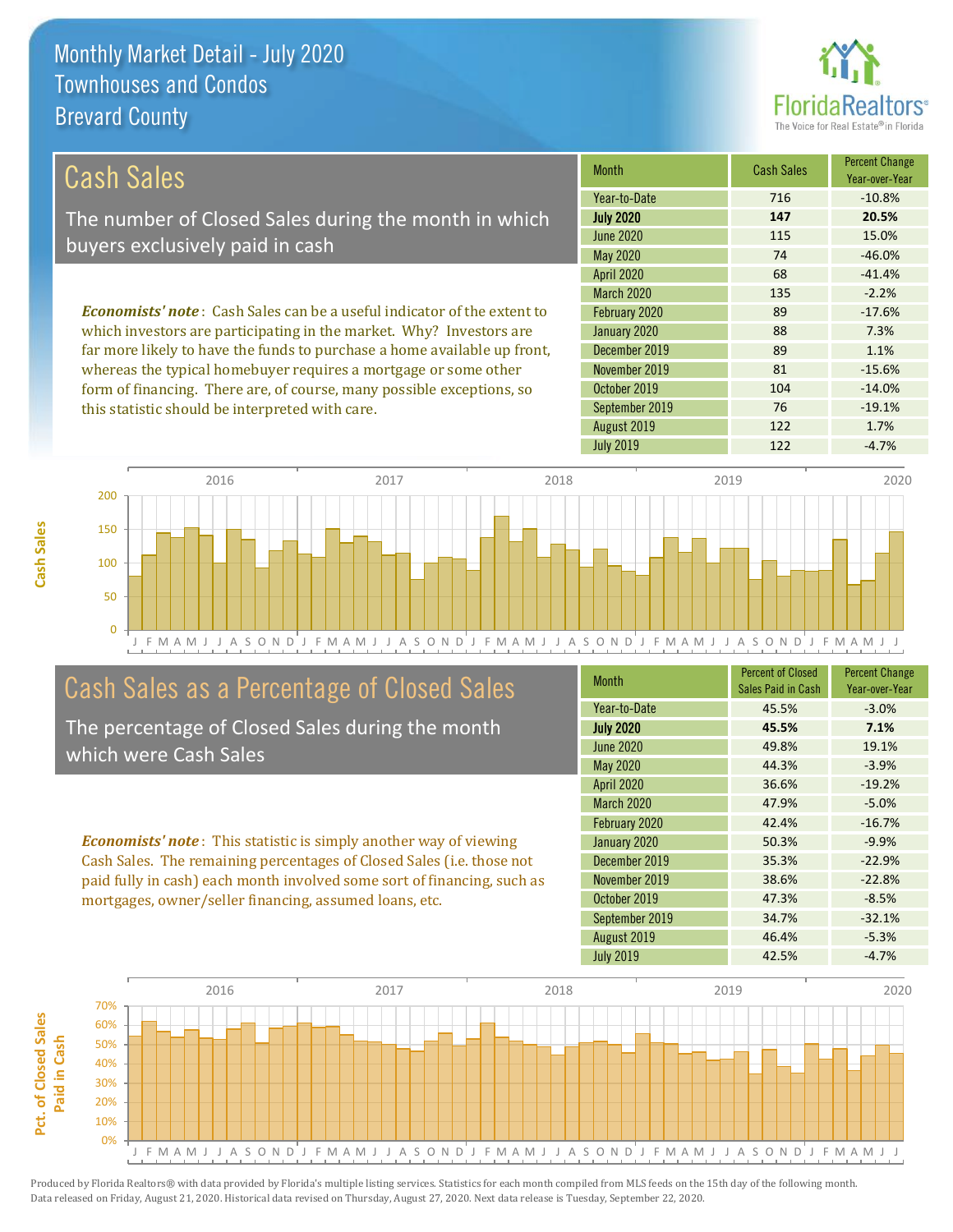

### Median Sale Price

The median sale price reported for the month (i.e. 50% of sales were above and 50% of sales were below)

*Economists' note* : Median Sale Price is our preferred summary statistic for price activity because, unlike Average Sale Price, Median Sale Price is not sensitive to high sale prices for small numbers of homes that may not be characteristic of the market area. Keep in mind that median price trends over time are not always solely caused by changes in the general value of local real estate. Median sale price only reflects the values of the homes that *sold* each month, and the mix of the types of homes that sell can change over time.

| <b>Month</b>      | <b>Median Sale Price</b> | <b>Percent Change</b><br>Year-over-Year |
|-------------------|--------------------------|-----------------------------------------|
| Year-to-Date      | \$202,000                | 10.4%                                   |
| <b>July 2020</b>  | \$215,000                | 17.5%                                   |
| <b>June 2020</b>  | \$217,500                | 8.8%                                    |
| <b>May 2020</b>   | \$168,000                | $-10.2%$                                |
| April 2020        | \$214,950                | 23.9%                                   |
| <b>March 2020</b> | \$205,000                | 10.8%                                   |
| February 2020     | \$210,750                | 21.5%                                   |
| January 2020      | \$170,000                | 0.4%                                    |
| December 2019     | \$191,850                | 3.7%                                    |
| November 2019     | \$195,000                | 18.0%                                   |
| October 2019      | \$185,000                | 5.7%                                    |
| September 2019    | \$199,990                | 18.3%                                   |
| August 2019       | \$185,000                | 2.8%                                    |
| <b>July 2019</b>  | \$183,000                | 7.2%                                    |



### Average Sale Price

The average sale price reported for the month (i.e. total sales in dollars divided by the number of sales)

*Economists' note* : Usually, we prefer Median Sale Price over Average Sale Price as a summary statistic for home prices. However, Average Sale Price does have its uses—particularly when it is analyzed alongside the Median Sale Price. For one, the relative difference between the two statistics can provide some insight into the market for higher-end homes in an area.

| <b>Month</b>     | <b>Average Sale Price</b> | <b>Percent Change</b><br>Year-over-Year |
|------------------|---------------------------|-----------------------------------------|
| Year-to-Date     | \$246,029                 | 8.9%                                    |
| <b>July 2020</b> | \$262,836                 | 23.5%                                   |
| <b>June 2020</b> | \$266,487                 | 7.8%                                    |
| May 2020         | \$204,612                 | $-13.4%$                                |
| April 2020       | \$234,684                 | 2.7%                                    |
| March 2020       | \$268,049                 | 17.2%                                   |
| February 2020    | \$246,197                 | 15.3%                                   |
| January 2020     | \$203,898                 | $-0.5%$                                 |
| December 2019    | \$235,823                 | 11.1%                                   |
| November 2019    | \$228,869                 | 10.6%                                   |
| October 2019     | \$214,790                 | 1.5%                                    |
| September 2019   | \$224,440                 | 11.0%                                   |
| August 2019      | \$220,228                 | 3.5%                                    |
| <b>July 2019</b> | \$212,772                 | 1.9%                                    |



Produced by Florida Realtors® with data provided by Florida's multiple listing services. Statistics for each month compiled from MLS feeds on the 15th day of the following month. Data released on Friday, August 21, 2020. Historical data revised on Thursday, August 27, 2020. Next data release is Tuesday, September 22, 2020.

**Average Sale Price**

Average Sale Price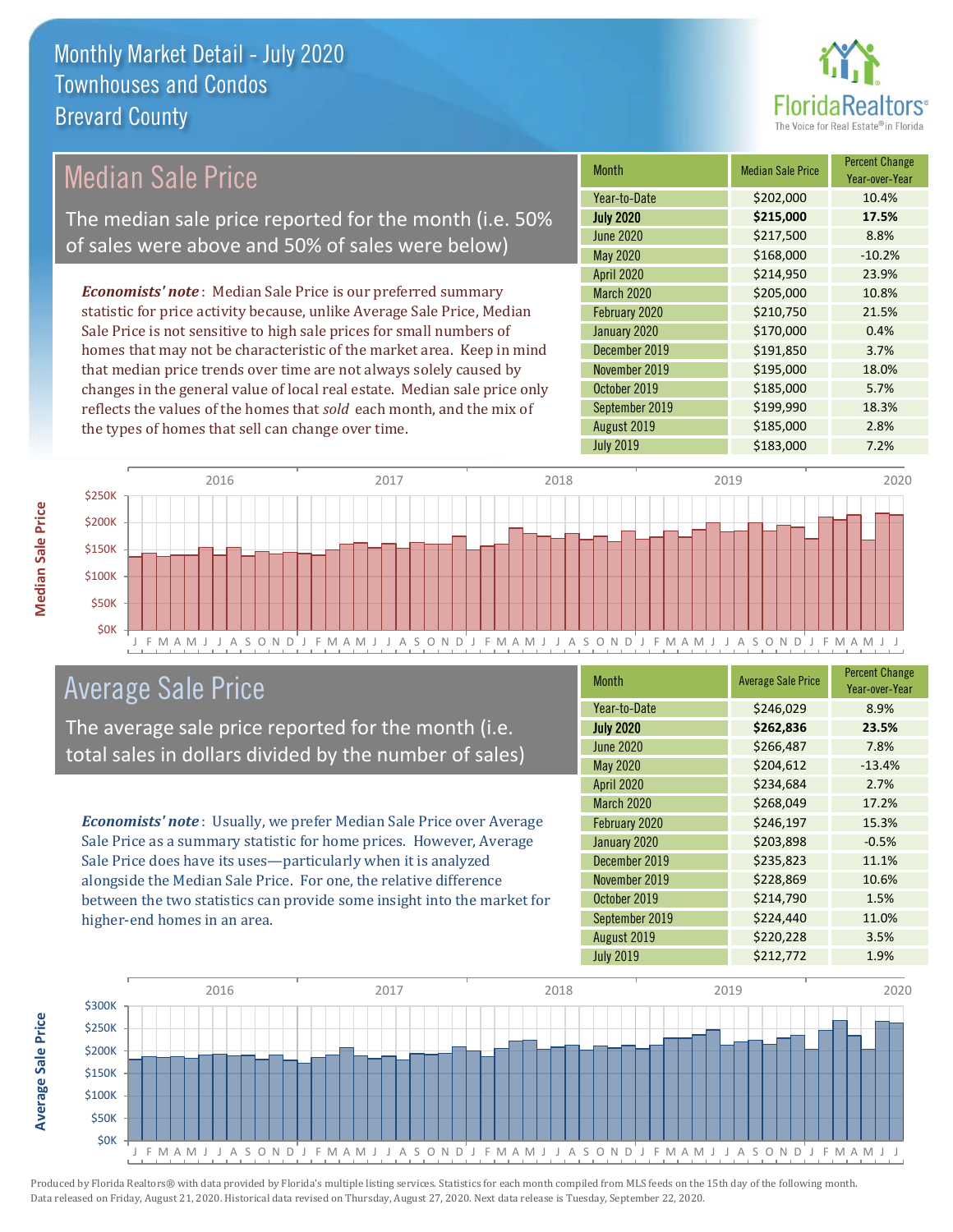

### ollar Volume

The sum of the sale prices for all sales which closed during the month

*Economists' note* : Dollar Volume is simply the sum of all sale prices in a given time period, and can quickly be calculated by multiplying Closed Sales by Average Sale Price. It is a strong indicator of the health of the real estate industry in a market, and is of particular interest to real estate professionals, investors, analysts, and government agencies. Potential home sellers and home buyers, on the other hand, will likely be better served by paying attention to trends in the two components of Dollar Volume (i.e. sales and prices) individually.

| <b>Month</b>      | Dollar Volume   | <b>Percent Change</b><br>Year-over-Year |
|-------------------|-----------------|-----------------------------------------|
| Year-to-Date      | \$387.2 Million | 0.1%                                    |
| <b>July 2020</b>  | \$84.9 Million  | 39.0%                                   |
| <b>June 2020</b>  | \$61.6 Million  | 4.2%                                    |
| <b>May 2020</b>   | \$34.2 Million  | $-51.3%$                                |
| <b>April 2020</b> | \$43.7 Million  | $-25.4%$                                |
| <b>March 2020</b> | \$75.6 Million  | 20.6%                                   |
| February 2020     | \$51.7 Million  | 14.3%                                   |
| January 2020      | \$35.7 Million  | 18.4%                                   |
| December 2019     | \$59.4 Million  | 45.8%                                   |
| November 2019     | \$48.1 Million  | 20.9%                                   |
| October 2019      | \$47.3 Million  | $-4.6%$                                 |
| September 2019    | \$49.2 Million  | 32.1%                                   |
| August 2019       | \$57.9 Million  | 11.1%                                   |
| <b>July 2019</b>  | \$61.1 Million  | 1.9%                                    |



# Median Percent of Original List Price Received

The median of the sale price (as a percentage of the original list price) across all properties selling during the month

*Economists' note* : The Median Percent of Original List Price Received is useful as an indicator of market recovery, since it typically rises as buyers realize that the market may be moving away from them and they need to match the selling price (or better it) in order to get a contract on the house. This is usually the last measure to indicate a market has shifted from down to up, so it is what we would call a *lagging* indicator.

| <b>Month</b>      | Med. Pct. of Orig.<br><b>List Price Received</b> | <b>Percent Change</b><br>Year-over-Year |
|-------------------|--------------------------------------------------|-----------------------------------------|
| Year-to-Date      | 96.0%                                            | 0.5%                                    |
| <b>July 2020</b>  | 96.1%                                            | 0.5%                                    |
| June 2020         | 95.7%                                            | $-0.2%$                                 |
| <b>May 2020</b>   | 95.7%                                            | 0.3%                                    |
| April 2020        | 95.9%                                            | 0.3%                                    |
| <b>March 2020</b> | 96.0%                                            | 0.8%                                    |
| February 2020     | 96.3%                                            | 1.0%                                    |
| January 2020      | 95.7%                                            | 0.2%                                    |
| December 2019     | 96.1%                                            | 1.5%                                    |
| November 2019     | 95.0%                                            | 0.5%                                    |
| October 2019      | 95.5%                                            | $-0.1%$                                 |
| September 2019    | 95.6%                                            | 1.0%                                    |
| August 2019       | 94.7%                                            | $-1.1%$                                 |
| <b>July 2019</b>  | 95.6%                                            | $-0.1%$                                 |

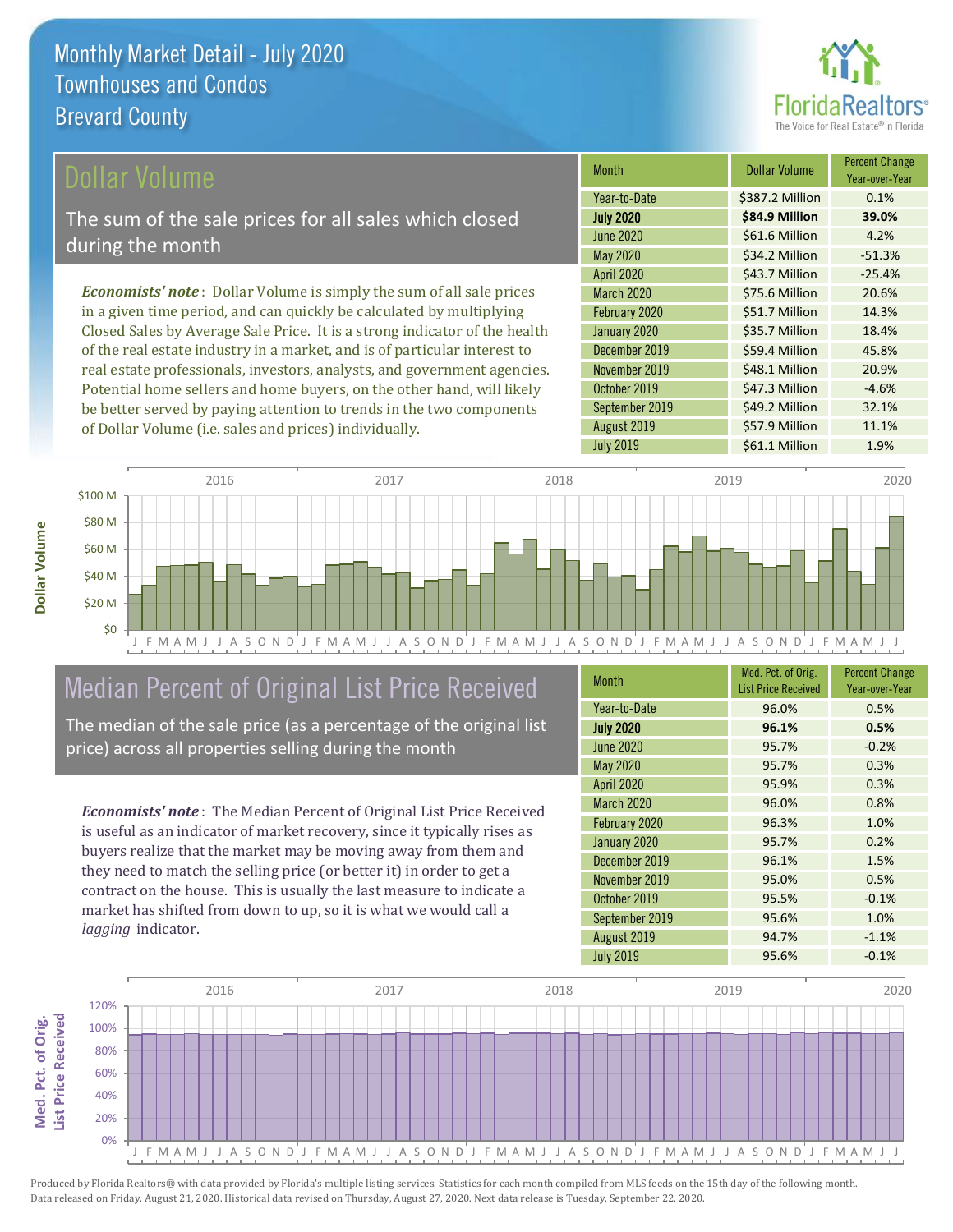

### Median Time to Contract

The median number of days between the listing date and contract date for all Closed Sales during the month

*Economists' note* : Like Time to Sale, Time to Contract is a measure of the length of the home selling process calculated for sales which closed during the month. The difference is that Time to Contract measures the number of days between the initial listing of a property and the signing of the contract which eventually led to the closing of the sale. When the gap between Median Time to Contract and Median Time to Sale grows, it is usually a sign of longer closing times and/or declining numbers of cash sales.

| <b>Month</b>      | <b>Median Time to</b><br>Contract | <b>Percent Change</b><br>Year-over-Year |
|-------------------|-----------------------------------|-----------------------------------------|
| Year-to-Date      | 37 Days                           | $-14.0%$                                |
| <b>July 2020</b>  | 46 Days                           | 4.5%                                    |
| <b>June 2020</b>  | 43 Days                           | 26.5%                                   |
| <b>May 2020</b>   | 37 Days                           | $-7.5%$                                 |
| <b>April 2020</b> | 26 Days                           | $-49.0%$                                |
| <b>March 2020</b> | 30 Days                           | $-33.3%$                                |
| February 2020     | 49 Days                           | 0.0%                                    |
| January 2020      | 37 Days                           | 5.7%                                    |
| December 2019     | 33 Days                           | $-23.3%$                                |
| November 2019     | 38 Days                           | 0.0%                                    |
| October 2019      | 47 Days                           | 56.7%                                   |
| September 2019    | 48 Days                           | 50.0%                                   |
| August 2019       | 50 Days                           | 100.0%                                  |
| <b>July 2019</b>  | 44 Days                           | 29.4%                                   |



### Median Time to Sale

**Median Time to** 

**Median Time to** 

The median number of days between the listing date and closing date for all Closed Sales during the month

*Economists' note* : Time to Sale is a measure of the length of the home selling process, calculated as the number of days between the initial listing of a property and the closing of the sale. *Median* Time to Sale is the amount of time the "middle" property selling this month was on the market. That is, 50% of homes selling this month took *less* time to sell, and 50% of homes took *more* time to sell. Median Time to Sale gives a more accurate picture than Average Time to Sale, which can be skewed upward by small numbers of properties taking an abnormally long time to sell.

| <b>Month</b>      | <b>Median Time to Sale</b> | <b>Percent Change</b><br>Year-over-Year |
|-------------------|----------------------------|-----------------------------------------|
| Year-to-Date      | 77 Days                    | $-2.5%$                                 |
| <b>July 2020</b>  | 85 Days                    | 6.3%                                    |
| <b>June 2020</b>  | 84 Days                    | 15.1%                                   |
| <b>May 2020</b>   | 67 Days                    | $-11.8%$                                |
| <b>April 2020</b> | 72 Days                    | $-13.3%$                                |
| March 2020        | 69 Days                    | $-11.5%$                                |
| February 2020     | 88 Days                    | 8.6%                                    |
| January 2020      | 75 Days                    | 1.4%                                    |
| December 2019     | 78 Days                    | 0.0%                                    |
| November 2019     | 80 Days                    | 9.6%                                    |
| October 2019      | 83 Days                    | 25.8%                                   |
| September 2019    | 92 Days                    | 29.6%                                   |
| August 2019       | 81 Days                    | 30.6%                                   |
| <b>July 2019</b>  | 80 Days                    | 25.0%                                   |

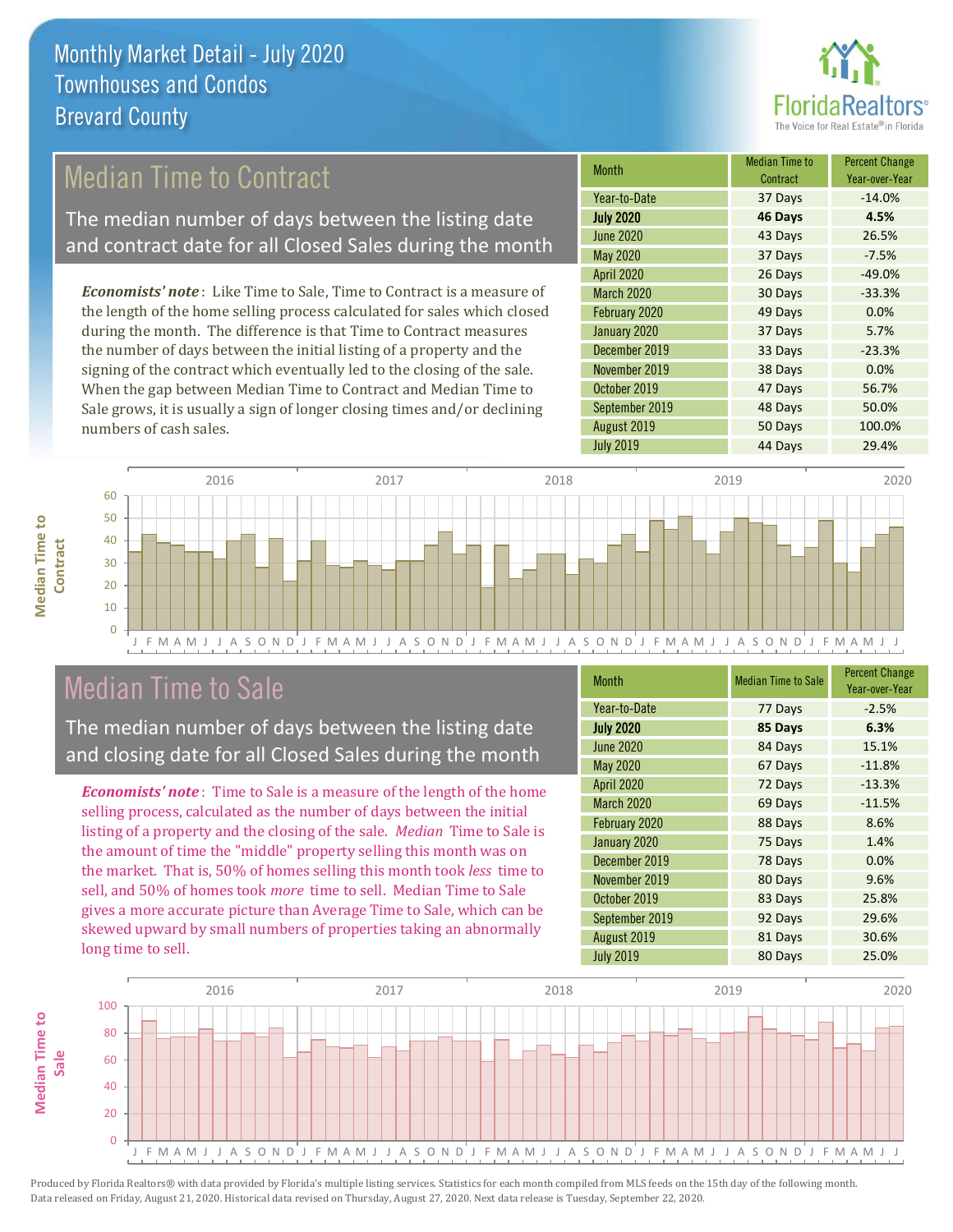distressed properties for sale.



| New Pending Sales                                                              | <b>Month</b>      | <b>New Pending Sales</b> | <b>Percent Change</b><br>Year-over-Year |
|--------------------------------------------------------------------------------|-------------------|--------------------------|-----------------------------------------|
|                                                                                | Year-to-Date      | 1,852                    | $-5.0\%$                                |
| The number of listed properties that went under                                | <b>July 2020</b>  | 310                      | 3.3%                                    |
| contract during the month                                                      | June 2020         | 329                      | 11.1%                                   |
|                                                                                | May 2020          | 268                      | $-1.1%$                                 |
|                                                                                | <b>April 2020</b> | 159                      | $-43.0%$                                |
| <b>Economists' note</b> : Because of the typical length of time it takes for a | <b>March 2020</b> | 210                      | $-26.3%$                                |
| sale to close, economists consider Pending Sales to be a decent                | February 2020     | 286                      | 4.8%                                    |
| indicator of potential future Closed Sales. It is important to bear in         | January 2020      | 290                      | 17.9%                                   |
| mind, however, that not all Pending Sales will be closed successfully.         | December 2019     | 174                      | 15.2%                                   |
| So, the effectiveness of Pending Sales as a future indicator of Closed         | November 2019     | 248                      | 32.6%                                   |

J F M A M J J A S O N D J F M A M J J A S O N D J F M A M J J A S O N D J F M A M J J A S O N D J F M A M J J  $\Omega$ 50 100 150 200 250 300 350 2016 2017 2018 2019 2020

# New Listings

**New Listings**

**Pending Sales**

Pending Sales

The number of properties put onto the market during the month

Sales is susceptible to changes in market conditions such as the availability of financing for homebuyers and the inventory of

*Economists' note* : New Listings tend to rise in delayed response to increasing prices, so they are often seen as a lagging indicator of market health. As prices rise, potential sellers raise their estimations of value—and in the most recent cycle, rising prices have freed up many potential sellers who were previously underwater on their mortgages. Note that in our calculations, we take care to not include properties that were recently taken off the market and quickly relisted, since these are not really *new* listings.

| <b>Month</b>      | <b>New Listings</b> | <b>Percent Change</b><br>Year-over-Year |
|-------------------|---------------------|-----------------------------------------|
| Year-to-Date      | 1,988               | $-11.9%$                                |
| <b>July 2020</b>  | 286                 | 1.4%                                    |
| <b>June 2020</b>  | 258                 | $-23.4%$                                |
| <b>May 2020</b>   | 302                 | $-8.8%$                                 |
| April 2020        | 203                 | $-34.3%$                                |
| <b>March 2020</b> | 298                 | $-4.8%$                                 |
| February 2020     | 292                 | $-5.8%$                                 |
| January 2020      | 349                 | $-6.7%$                                 |
| December 2019     | 230                 | 8.5%                                    |
| November 2019     | 281                 | 0.7%                                    |
| October 2019      | 324                 | 15.3%                                   |
| September 2019    | 217                 | $-19.9%$                                |
| August 2019       | 284                 | $-16.0%$                                |
| <b>July 2019</b>  | 282                 | 3.7%                                    |

October 2019 267 20.3% September 2019 **206** -8.4% August 2019 269 269 4.3% July 2019 **300** 19.5%

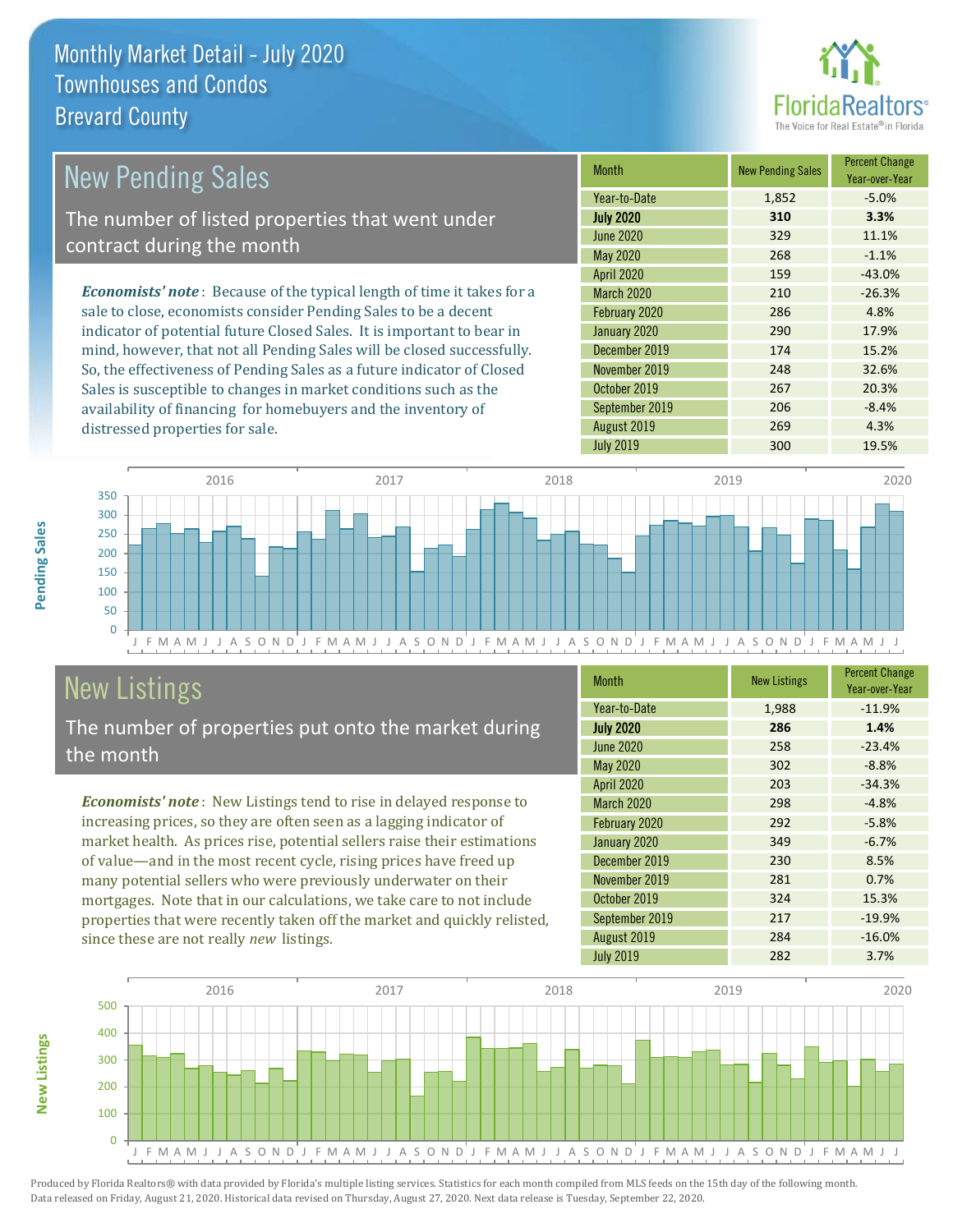

# *Economists' note* : There are a number of ways to define and calculate Inventory (Active Listings) The number of property listings active at the end of the month

Inventory. Our method is to simply count the number of active listings on the last day of the month, and hold this number to compare with the same month the following year. Inventory rises when New Listings are outpacing the number of listings that go off-market (regardless of whether they actually sell). Likewise, it falls when New Listings aren't keeping up with the rate at which homes are going off-market.

| Month                    | Inventory | <b>Percent Change</b><br>Year-over-Year |
|--------------------------|-----------|-----------------------------------------|
| <b>YTD (Monthly Avg)</b> | 780       | $-15.2%$                                |
| <b>July 2020</b>         | 654       | $-23.3%$                                |
| <b>June 2020</b>         | 689       | $-22.4%$                                |
| May 2020                 | 801       | $-11.8%$                                |
| <b>April 2020</b>        | 827       | $-8.3%$                                 |
| March 2020               | 852       | $-8.5%$                                 |
| February 2020            | 810       | $-16.2%$                                |
| January 2020             | 824       | $-16.7%$                                |
| December 2019            | 767       | $-15.2%$                                |
| November 2019            | 804       | $-10.5%$                                |
| October 2019             | 807       | $-4.6%$                                 |
| September 2019           | 797       | $-2.7%$                                 |
| August 2019              | 819       | 2.1%                                    |
| <b>July 2019</b>         | 853       | 10.9%                                   |



### Months Supply of Inventory

An estimate of the number of months it will take to deplete the current Inventory given recent sales rates

*Economists' note* : MSI is a useful indicator of market conditions. The benchmark for a balanced market (favoring neither buyer nor seller) is 5.5 months of inventory. Anything higher is traditionally a buyers' market, and anything lower is a sellers' market. There is no single accepted way of calculating MSI. A common method is to divide current Inventory by the most recent month's Closed Sales count, but this count is a usually poor predictor of future Closed Sales due to seasonal cycles. To eliminate seasonal effects, we use the 12-month average of monthly Closed Sales instead.

| <b>Month</b>             | <b>Months Supply</b> | <b>Percent Change</b><br>Year-over-Year |
|--------------------------|----------------------|-----------------------------------------|
| <b>YTD (Monthly Avg)</b> | 3.0                  | $-25.0%$                                |
| <b>July 2020</b>         | 2.9                  | $-21.6%$                                |
| <b>June 2020</b>         | 3.1                  | $-20.5%$                                |
| May 2020                 | 3.5                  | $-12.5%$                                |
| <b>April 2020</b>        | 3.5                  | $-10.3%$                                |
| March 2020               | 3.5                  | $-14.6%$                                |
| February 2020            | 3.3                  | $-21.4%$                                |
| January 2020             | 3.4                  | $-19.0%$                                |
| December 2019            | 3.2                  | $-15.8%$                                |
| November 2019            | 3.4                  | $-10.5%$                                |
| October 2019             | 3.5                  | $-2.8%$                                 |
| September 2019           | 3.4                  | $-2.9%$                                 |
| August 2019              | 3.5                  | 0.0%                                    |
| <b>July 2019</b>         | 3.7                  | 12.1%                                   |

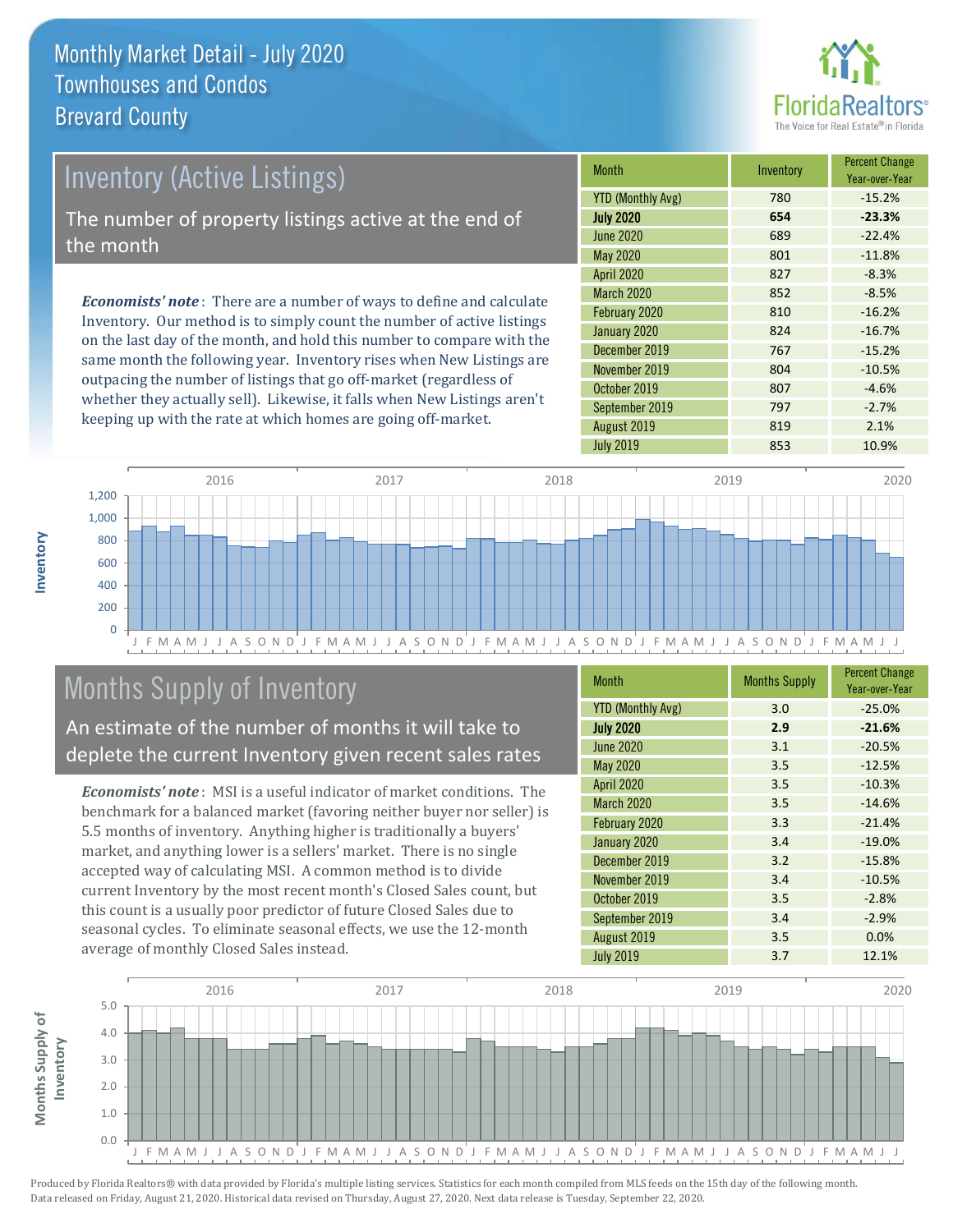

# Closed Sales by Sale Price

The number of sales transactions which closed during the month

*Economists' note:* Closed Sales are one of the simplest—yet most important—indicators for the residential real estate market. When comparing Closed Sales across markets of different sizes, we recommend comparing the percent changes in sales rather than the number of sales. Closed Sales (and many other market metrics) are affected by seasonal cycles, so actual trends are more accurately represented by year-over-year changes (i.e. comparing a month's sales to the amount of sales in the same month in the previous year), rather than changes from one month to the next.

| <b>Sale Price</b>     | <b>Closed Sales</b> | <b>Percent Change</b><br>Year-over-Year |
|-----------------------|---------------------|-----------------------------------------|
| Less than \$50,000    | 3                   | 50.0%                                   |
| $$50,000 - $99,999$   | 38                  | $-7.3%$                                 |
| $$100,000 - $149,999$ | 55                  | $-11.3%$                                |
| $$150,000 - $199,999$ | 54                  | $-11.5%$                                |
| \$200,000 - \$249,999 | 44                  | 41.9%                                   |
| \$250,000 - \$299,999 | 28                  | $-3.4%$                                 |
| \$300,000 - \$399,999 | 48                  | 11.6%                                   |
| \$400,000 - \$599,999 | 34                  | 183.3%                                  |
| \$600,000 - \$999,999 | 13                  | 116.7%                                  |
| \$1,000,000 or more   | 6                   | N/A                                     |



### Median Time to Contract by Sale Price The median number of days between the listing date and contract date for all Closed Sales during the month

*Economists' note* : Like Time to Sale, Time to Contract is a measure of the length of the home selling process calculated for sales which closed during the month. The difference is that Time to Contract measures the number of days between the initial listing of a property and the signing of the contract which eventually led to the closing of the sale. When the gap between Median Time to Contract and Median Time to Sale grows, it is usually a sign of longer closing times and/or declining numbers of cash sales.

| <b>Sale Price</b>     | <b>Median Time to</b><br>Contract | <b>Percent Change</b><br>Year-over-Year |
|-----------------------|-----------------------------------|-----------------------------------------|
| Less than \$50,000    | 3 Days                            | $-97.1%$                                |
| $$50,000 - $99,999$   | 29 Days                           | 70.6%                                   |
| $$100,000 - $149,999$ | 46 Days                           | 7.0%                                    |
| \$150,000 - \$199,999 | 50 Days                           | 42.9%                                   |
| \$200,000 - \$249,999 | 38 Days                           | $-25.5%$                                |
| \$250,000 - \$299,999 | 62 Days                           | 1.6%                                    |
| \$300,000 - \$399,999 | 43 Days                           | $-35.8%$                                |
| \$400,000 - \$599,999 | 95 Days                           | 206.5%                                  |
| \$600,000 - \$999,999 | 23 Days                           | $-93.8%$                                |
| \$1,000,000 or more   | 120 Days                          | N/A                                     |

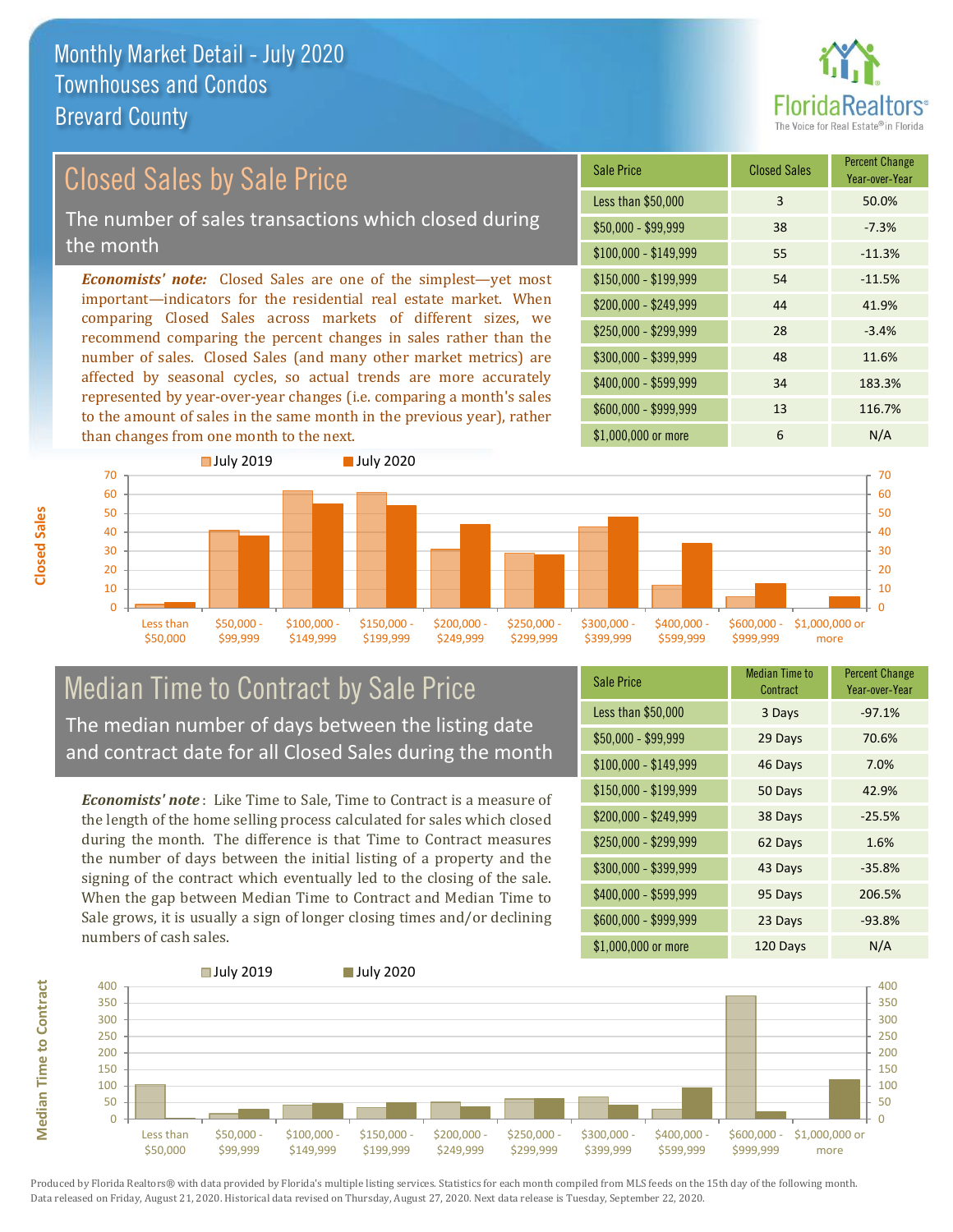

# New Listings by Initial Listing Price

The number of properties put onto the market during the month

*Economists' note:* New Listings tend to rise in delayed response to increasing prices, so they are often seen as a lagging indicator of market health. As prices rise, potential sellers raise their estimations of value—and in the most recent cycle, rising prices have freed up many potential sellers who were previously underwater on their mortgages. Note that in our calculations, we take care to not include properties that were recently taken off the market and quickly relisted, since these are not really *new* listings.

| <b>Initial Listing Price</b> | <b>New Listings</b> | <b>Percent Change</b><br>Year-over-Year |
|------------------------------|---------------------|-----------------------------------------|
| Less than \$50,000           | $\mathbf{1}$        | $-50.0%$                                |
| $$50,000 - $99,999$          | 28                  | $-30.0%$                                |
| $$100,000 - $149,999$        | 47                  | $-2.1%$                                 |
| $$150,000 - $199,999$        | 51                  | $-21.5%$                                |
| \$200,000 - \$249,999        | 41                  | 2.5%                                    |
| \$250,000 - \$299,999        | 38                  | 90.0%                                   |
| \$300,000 - \$399,999        | 38                  | 35.7%                                   |
| \$400,000 - \$599,999        | 31                  | 34.8%                                   |
| \$600,000 - \$999,999        | 10                  | $-23.1%$                                |
| \$1,000,000 or more          | 1                   | $-66.7%$                                |



### Inventory by Current Listing Price The number of property listings active at the end of the month

*Economists' note* : There are a number of ways to define and calculate Inventory. Our method is to simply count the number of active listings on the last day of the month, and hold this number to compare with the same month the following year. Inventory rises when New Listings are outpacing the number of listings that go off-market (regardless of whether they actually sell). Likewise, it falls when New Listings aren't keeping up with the rate at which homes are going off-market.

| <b>Current Listing Price</b> | Inventory | <b>Percent Change</b><br>Year-over-Year |
|------------------------------|-----------|-----------------------------------------|
| Less than \$50,000           | $\Omega$  | $-100.0%$                               |
| $$50,000 - $99,999$          | 44        | $-27.9%$                                |
| $$100,000 - $149,999$        | 75        | $-35.3%$                                |
| $$150,000 - $199,999$        | 80        | $-38.0%$                                |
| \$200,000 - \$249,999        | 56        | $-30.0%$                                |
| \$250,000 - \$299,999        | 70        | $-15.7%$                                |
| \$300,000 - \$399,999        | 148       | $-14.5%$                                |
| \$400,000 - \$599,999        | 99        | $-18.2%$                                |
| \$600,000 - \$999,999        | 52        | $-17.5%$                                |
| \$1,000,000 or more          | 30        | 66.7%                                   |



Produced by Florida Realtors® with data provided by Florida's multiple listing services. Statistics for each month compiled from MLS feeds on the 15th day of the following month. Data released on Friday, August 21, 2020. Historical data revised on Thursday, August 27, 2020. Next data release is Tuesday, September 22, 2020.

**Inventory**